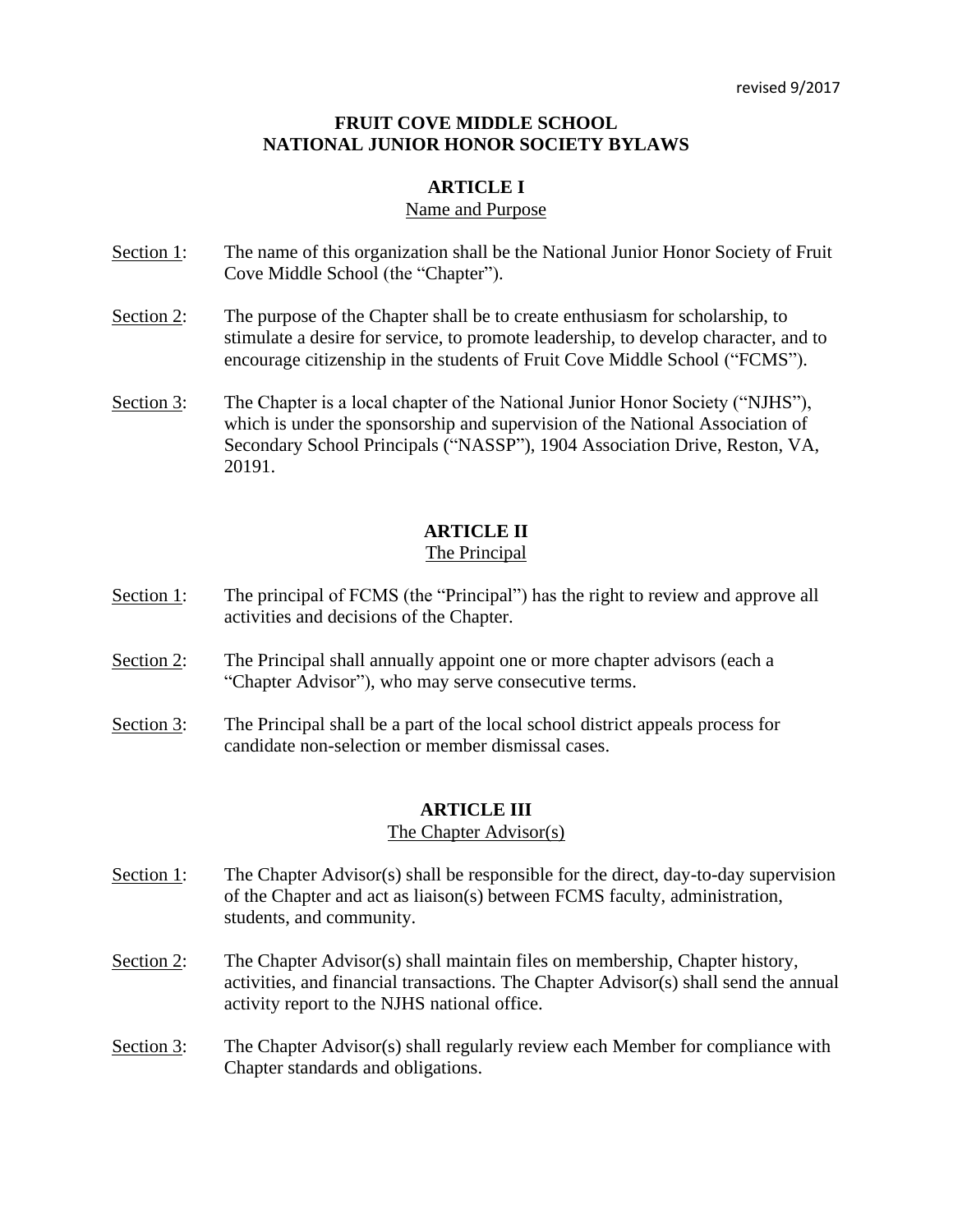Section 4: The Chapter Advisor(s) shall help the Chapter officers as described in Article VIII understand and carry out their duties.

## **ARTICLE IV**

## Faculty Council

- Section 1: The faculty council (the "Faculty Council") shall consist of five voting faculty members appointed annually by the Principal. No principal may be included on the Faculty Council.
- Section 2: The term of the Faculty Council shall be one year. Faculty Council members may be appointed to consecutive terms.
- Section 3: The Chapter Advisor(s) shall be ex-officio, non-voting, additional members of the Faculty Council.
- Section 4: The Faculty Council shall meet at least once a year to select Members and to consider dismissal, non-selection, and disciplinary cases.

## **ARTICLE V**

## Selection of Members

- Section 1: To be eligible for new membership in the Chapter, a candidate (a "Candidate") must be a member of the seventh or eighth grade class at FCMS.
- Section 2: The Candidate must have a cumulative grade point average ("GPA") of 3.50 in core classes. The seventh grade cumulative GPA will be based on the average of both semesters in the sixth grade. The eighth grade cumulative GPA will be the average of both semesters of the seventh grade.
- Section 3: The Candidate must complete the student application, submit three faculty evaluation forms, and submit a copy of his/her transcript from the previous school year. If the Candidate fails to include any of these components for candidacy for the Chapter by the stated deadline, they will automatically be disqualified from further consideration for membership for that academic year.
- Section 4: Candidates are ineligible for membership in the Chapter if they have received any disciplinary infractions.
- Section 5: Candidates meeting the academic and citizenship requirements of sections 1 through 4 will then be considered for membership in the Chapter based on outstanding scholarship, service, leadership, and character.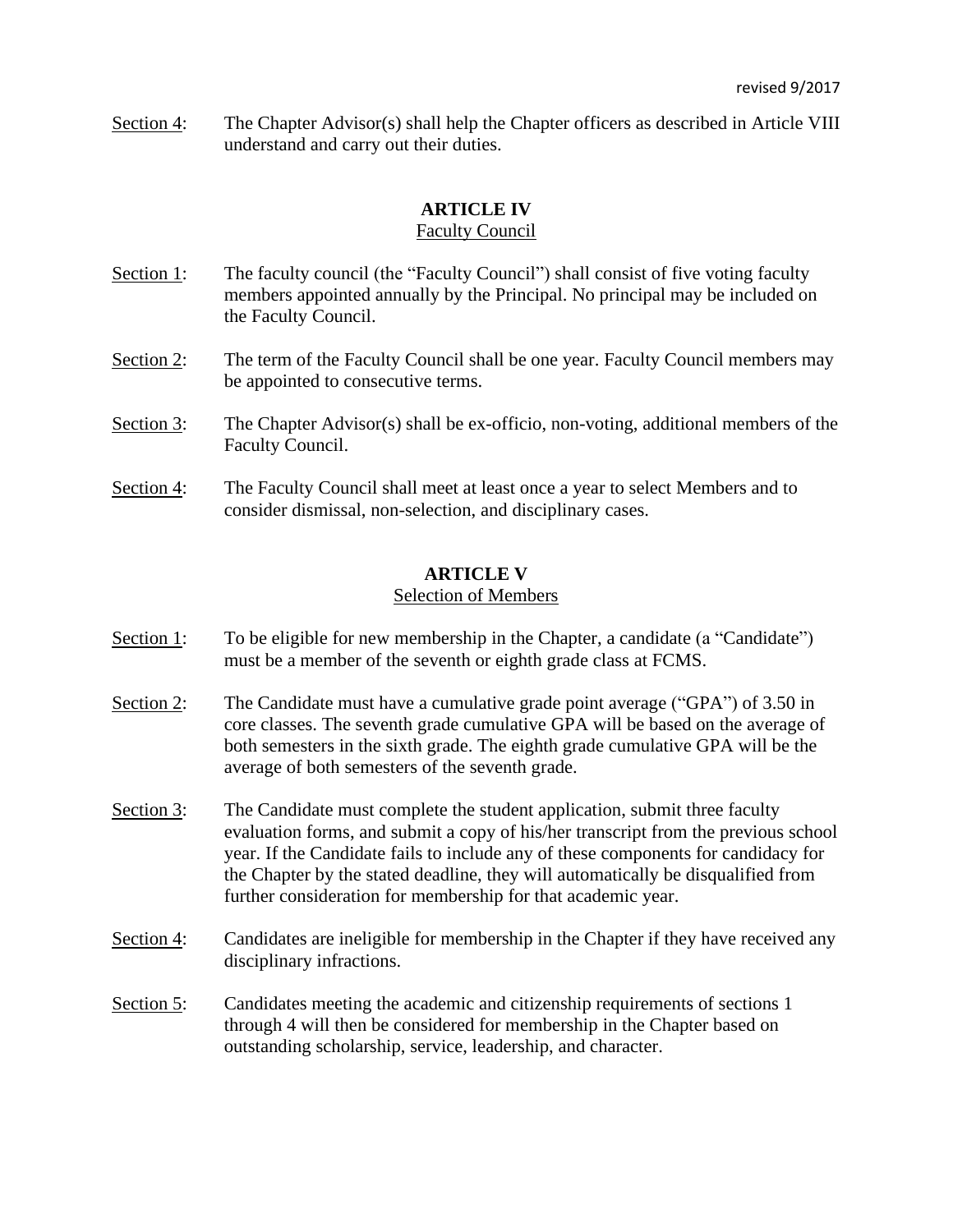- Section 6: A description of the selection procedure shall be published on the Chapter website. A copy will also be available in the FCMS front office. The selection procedure will be determined by the Faculty Council and shall be consistent with the rules and regulations of the NJHS.
- Section 7: The Chapter Advisor(s) will issue letters of invitation to Candidates who have met all criteria for scholarship, leadership, service, character, and citizenship to become Members of the Chapter.
- Section 8: To finalize membership, invited Candidates must attend the induction ceremony or make other arrangements with the Chapter Advisor(s) in advance.
- Section 9: The National Council and the NASSP shall not review the judgment of the Faculty Council regarding selection of Members to the Chapter.

#### **ARTICLE VI**

#### Membership Responsibilities

- Section 1: Members are required to uphold all standards by which they were selected and maintain all obligations of membership.
- Section 2: Members must maintain an overall GPA of 3.50 in their core classes every quarter. Copies of quarterly report cards or transcripts will be submitted by the Member to the Chapter Advisor(s) by a stated deadline. In the event that a Member petitions a grade change from a teacher, the Chapter will honor the grade printed on the report card or transcript until official notification is received by the Chapter Advisor(s).
- Section 3: Members must complete and turn in to the Chapter Advisor(s) a total of twenty (20) annual service hours as set forth in Article X by the stated deadline.
- Section 4: Members must attend all regular and special meetings of the Chapter. There will be at least four (4) regular meetings scheduled quarterly throughout the year in order to encourage participation. Special meetings will be held prior to major or minor upcoming events or when there are undecided matters to be discussed. Failure to attend two (2) or more meetings without prior notice to the Chapter Advisor(s) will result in probation for the following nine weeks. If the Member avoids any unapproved absences from Chapter meetings during the probationary period, the Member's status will return to being in good standing. If, however, the Member accrues any further absence from Chapter meetings without prior notice to the Chapter Advisor(s) during the school year, the Member will face dismissal procedures.
- Section 5: Members must pay Chapter dues of \$20 by the stated deadline.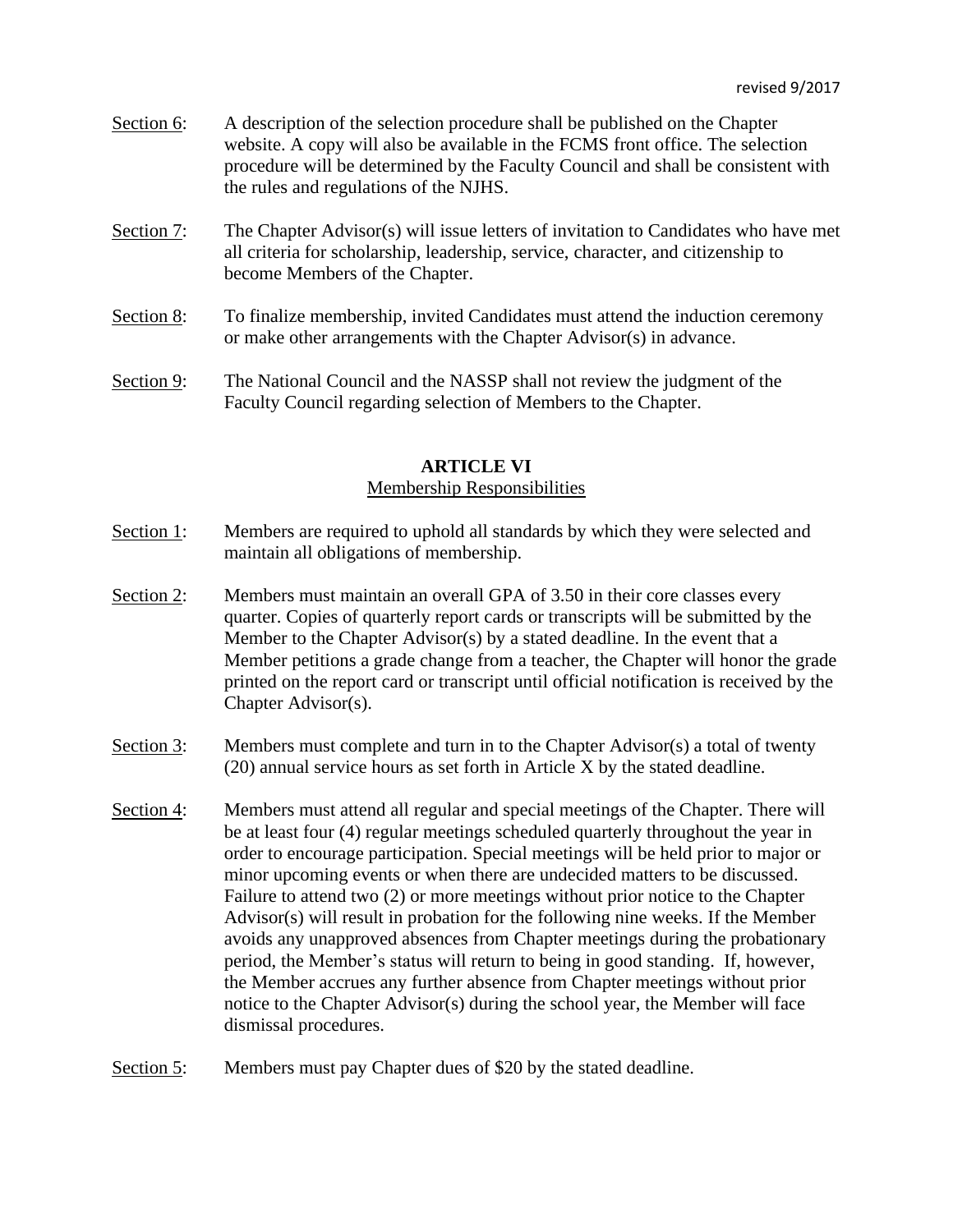- Section 6: Attendance at the induction ceremony is required unless special accommodations are made in advance with the Chapter Advisor(s).
- Section 7: An NJHS member from another chapter who transfers from another school and brings a letter from the former principal or chapter advisor to the Chapter Advisor(s) shall be accepted automatically as a Member in the Chapter. Transfer members must meet the Chapter's standards within one semester in order to retain membership.
- Section 8: Members who resign or are dismissed are never again eligible for membership in the Chapter or its benefits.

## **ARTICLE VII** Discipline and Dismissal Procedures

- Section 1: To be in good standing, a Member cannot be on probationary status. This includes, but is not limited to, being on probation for GPA, not attending meetings, and/or disciplinary infractions including honor code violations, suspensions, warnings, detentions and unexcused tardiness or absences.
- Section 2: A Member whose cumulative GPA falls below 3.50 at the end of a quarter shall be notified in writing that he/she is being placed on probation for the next quarter. During the probation period, he/she is allowed to participate in all Chapter activities but may not run for an office of the Chapter. If the Member's GPA returns to a 3.50 or better at the end of the quarter of probation, the probation will be lifted and the Member will be restored to good standing. Otherwise, the Member will be subject to dismissal proceedings.
- Section 3: A Member who does not submit a copy of his/her quarterly report card to the Chapter Advisor(s) by the stated deadline will be put on a nine-week probation based on the fact that the minimum GPA for maintaining membership cannot be verified without it. If the Member submits a satisfactory report card for either the previous quarter during the probationary period or on time for the term of the probationary period itself, then the probation will be lifted and the Member will be restored to good standing. Otherwise, the Member will be subject to dismissal proceedings.
- Section 4: Members who receive an honor code violation will be subject to dismissal proceedings.
- Section 5: Members who receive a suspension from school for any length of time will be subject to dismissal proceedings.
- Section 6: Members who have had two (2) disciplinary warnings will be put on probation for the following nine-week period. If the Member has no disciplinary warnings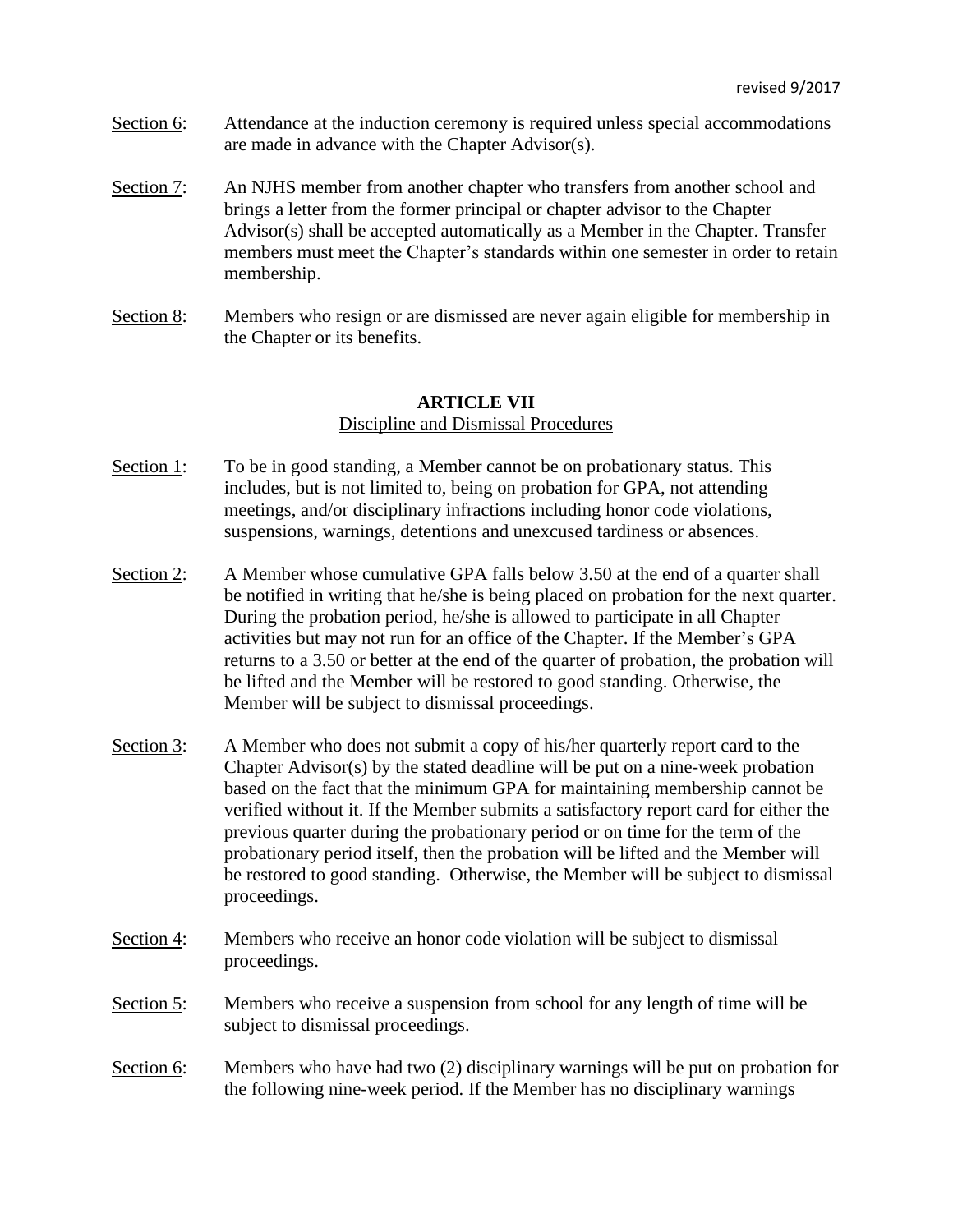during the probationary period, then the probation will be lifted and the Member will be restored to good standing. Otherwise, the Member will be subject to dismissal proceedings. Members who receive a dean referral due to exhausted disciplinary warnings will be subject to dismissal proceedings.

Section 7: Attendance: a. Members who receive three (3) unexcused tardies in any quarter will be put on probationary status. Any unexcused tardy thereafter for the year will result the Member being subject to dismissal proceedings.

> b. Members who receive three (3) or more unexcused absences in any quarter will be put on probationary status. Any unexcused absence thereafter for the year will result in the Member being subject to dismissal proceedings.

- Section 8: Resignation from the Chapter shall involve the submission of a written statement by the resigning Member that is dated and signed by both the Member and his/her parent(s)/guardian(s). Verbal resignations are insufficient to end membership.
- Section 9: A Member who resigns or is dismissed will not be eligible for the Chapter the following year.
- Section 10: A Member who does not pay the annual dues by the stated deadline will be subject to dismissal proceedings.
- Section 11: Right to a Hearing:

In all cases of pending dismissal, a Member has a right to a hearing before the Faculty Council and to be informed in writing of the offense(s) being considered. This is the "due process" guaranteed to all chapter members under both the NHS and NJHS national constitutions and the 14th Amendment of the U.S. Constitution (Article X, Section 4). Within five (5) school days of receiving the dismissal letter, a Member seeking this hearing should submit a letter requesting a scheduled hearing to the Chapter Advisor(s). The Chapter Advisor(s) will schedule a date and notify the Member of the date and time of the hearing.

Section 12: Formal appeals following the decision of the Faculty Council hearing should be directed to the Principal.

## **ARTICLE VIII**

#### Chapter Officers

- Section 1: The officers of this Chapter may include: President, Vice-President, Secretary, Public Relations, or any other officer deemed necessary to carry out the work of the Chapter.
- Section 2: Candidates for any office must be an eighth grade Member.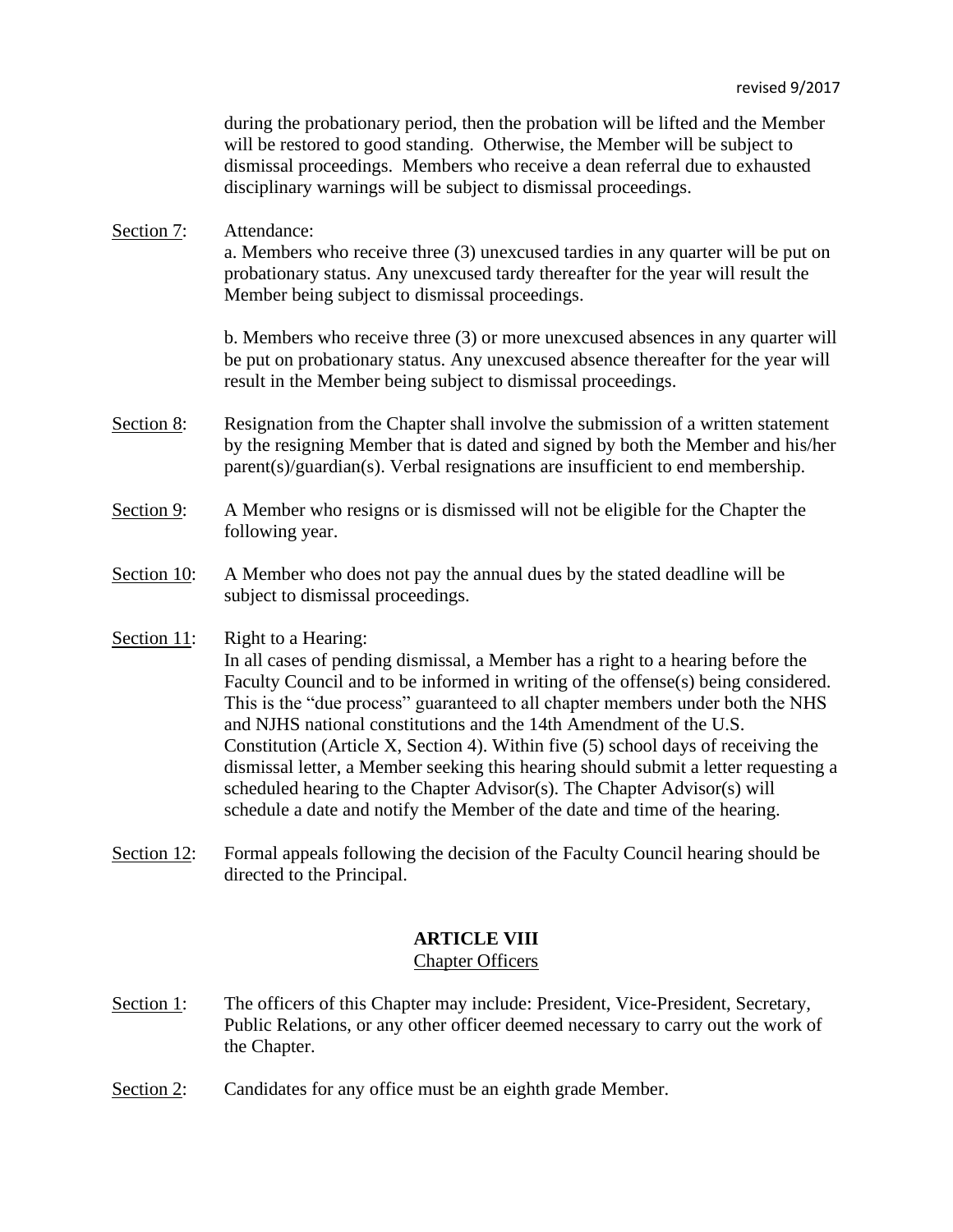- Section 3: Members on probationary status may not run for an office.
- Section 4: Elections shall be held at a set meeting by secret ballot; runoffs will be conducted at that meeting or at an appropriate time.
- Section 5: Possible duties of the officers are described below:

The duties of the PRESIDENT include but are not limited to:

- 1. Presiding over the Chapter.
- 2. Presiding over meetings of the Chapter officers.

3. Calling special meetings of the Chapter at large, calling special meetings of the committees or of the officers (subject to the approval of the Chapter Advisor(s) and/or Principal).

- 4. Coordinating Chapter service projects.
- 5. Assisting Chapter Advisor(s) with the induction ceremony.

The duties of the VICE-PRESIDENT include but are not limited to:

- 1. Presiding over the Chapter in the absence of the President.
- 2. Assisting Chapter Advisor(s) with the induction ceremony.
- 3. Directing any Chapter-sponsored fund-raising activities.

The duties of the SECRETARY include but are not limited to:

1. Keeping a complete record (including minutes) of the Chapter's meetings and activities.

- 2. Recording and answering all the Chapter's correspondence.
- 3. Keeping a complete record of the Chapter Members and their attendance.
- 4. Organizing Chapter files, pictures, bulletin board, and web page.

The duties of the PUBLIC RELATIONS OFFICER include but are not limited to:

- 1. Coordinating pictures of all Chapter activities and events.
- 2. Coordinating with yearbook photographers for coverage of Chapter events.
- 3. Providing input to the Chapter bulletin board and web page.
- Section 6: An officer may be removed from office for not fulfilling the duties and responsibilities of the office and/or for having academic problems. The same procedure in Article VII used to dismiss a Member would be followed to remove an officer; however, though removed from officer status, he/she may still retain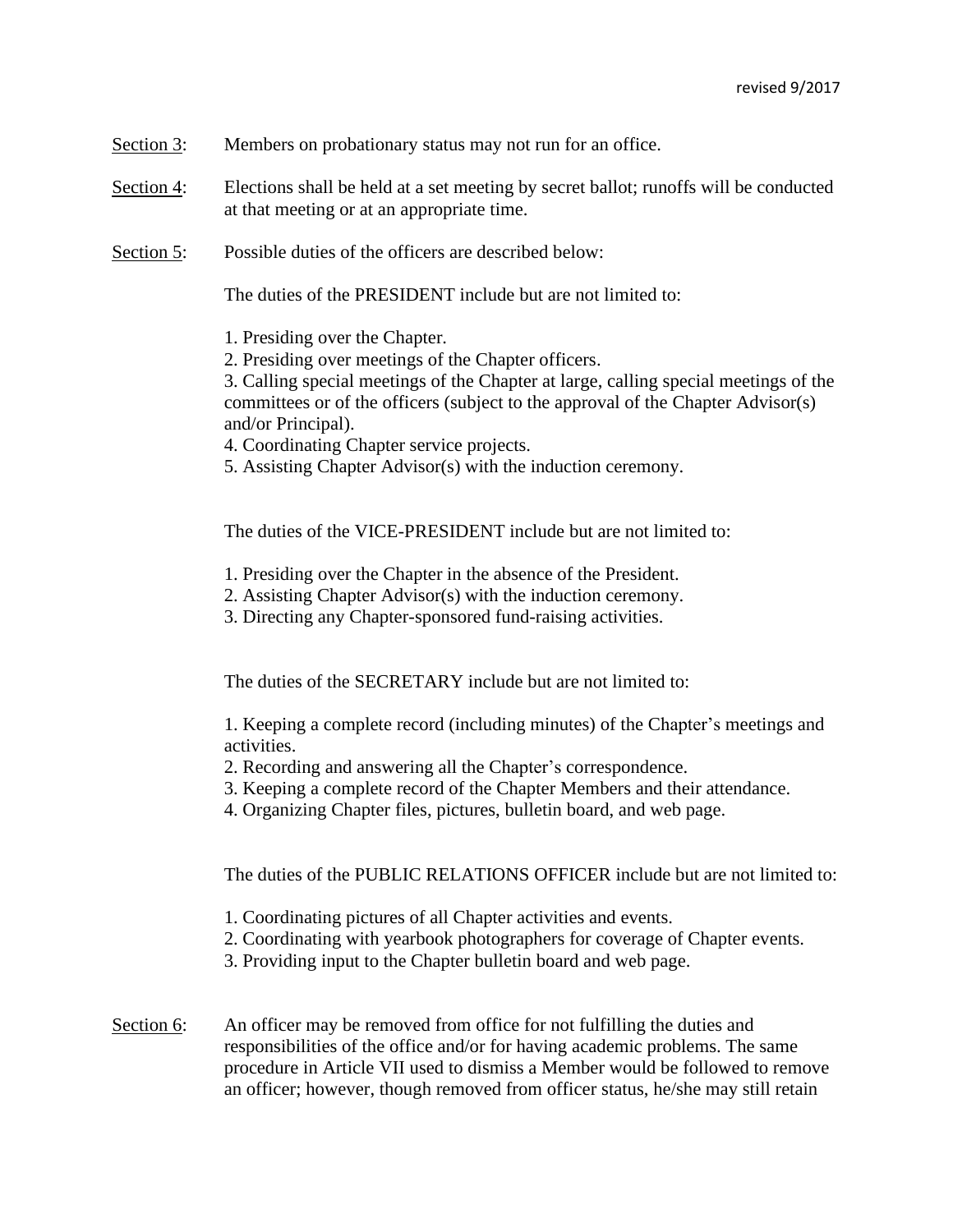chapter membership.

Section 7: Replacement of officers and/or committee heads who have been dismissed for any reason will be at the discretion of the Chapter Advisor(s)/Principal.

## **ARTICLE IX**

## Executive Committee

- Section 1: The executive committee shall consist of the officers of the Chapter and the Chapter Advisor(s) (the "Executive Committee").
- Section 2: The Executive Committee shall have general supervision of the affairs of the Chapter between its business meetings, make recommendations to the Chapter, and determine and perform such other duties as are specified in the Chapter bylaws. All actions and recommendations of the Executive Committee shall be subject to the review of the Chapter membership.
- Section 3: The Executive Committee shall have the responsibility for ensuring that Chapter activities and procedures follow school policy and regulations.

## **ARTICLE X**

## Service Hours

- Section 1: All Members will be required to complete twenty (20) hours of individual service hours by the stated deadline. This is in addition to any service projects that the Chapter does as a whole.
- Section 2: At least ten (10) of these service hours must be at Fruit Cove Middle School.
- Section 3: Only five (5) hours can be carried from summer service hours.
- Section 4: Members participating in service projects are expected to behave as they would at a school function and to follow directions set by teachers or parents/sponsors.
- Section 5: Failure to fulfill the required 20 hours of service will prevent the Member from participating in the end-of-year celebration and will subject the Member to the dismissal proceedings of Article VII.

## **ARTICLE XI**

#### Annual Membership Dues

Section 1: Dues are a necessity to maintain Chapter costs for such events as our annual Induction Ceremony, t-shirts, and end-of-year field trip.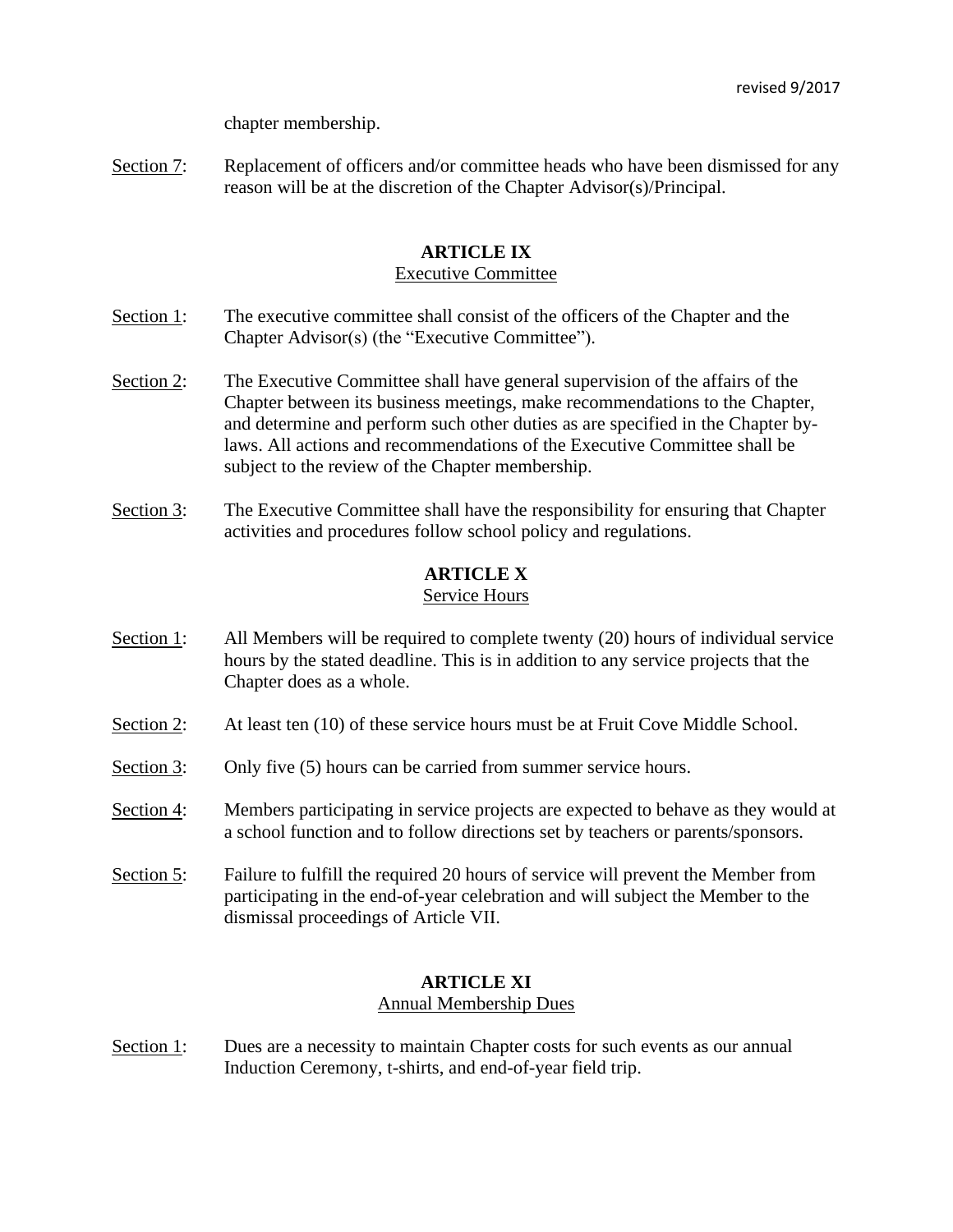- Section 2: All dues are considered a tax credit donation.
- Section 3: The dues assessed to Members of this Chapter are set at \$20.00 per school year.
- Section 4: Failure to pay dues by the stated deadline will subject the Member to dismissal proceedings.
- Section 5: Dues are non-refundable should a Member be dismissed for any reason.

## **ARTICLE XII** Meetings

- Section 1: There will be at least four (4) regular meetings scheduled quarterly throughout the year in order to encourage participation. Meetings will be announced on the daily announcements and the NJHS web page.
- Section 2: Special meetings may also be held prior to major or minor upcoming events or when there are undecided matters to be discussed.
- Section 3: Officers are required to attend 100% of the officer's meetings unless the absence is excused in advance.
- Section 4: Members must attend all regular and special meetings of the Chapter. Failure to attend two (2) or more meetings without prior notice to the Chapter Advisor(s) will result in probation and possible dismissal procedures under Article VII.

# **ARTICLE XIII**

## Changing the Bylaws and Adding Addenda

- Section 1: The bylaws and any addenda shall be reviewed by each Member, officer, and Chapter Advisor annually as part of the induction and renewal of Members. At the first meeting of the year, any constituent (Member, officer, or Chapter Advisor) may propose specific changes or a formal general review of all of the bylaws and addenda. If a majority of Members vote in favor of a specific or general review going forward, the Executive Committee shall take up the review process.
- Section 2: The Executive Committee shall consider all proposed changes to the bylaws or addenda in closed-door meetings. The Executive Committee determines that a proposed change should be presented to the membership, it shall work out the exact wording of the proposed changes and vote by majority rule on a draft of changes to present before the general membership at the next general meeting. At that time, the general membership shall discuss and then vote to accept or reject the text of the Executive Committee's proposed draft.